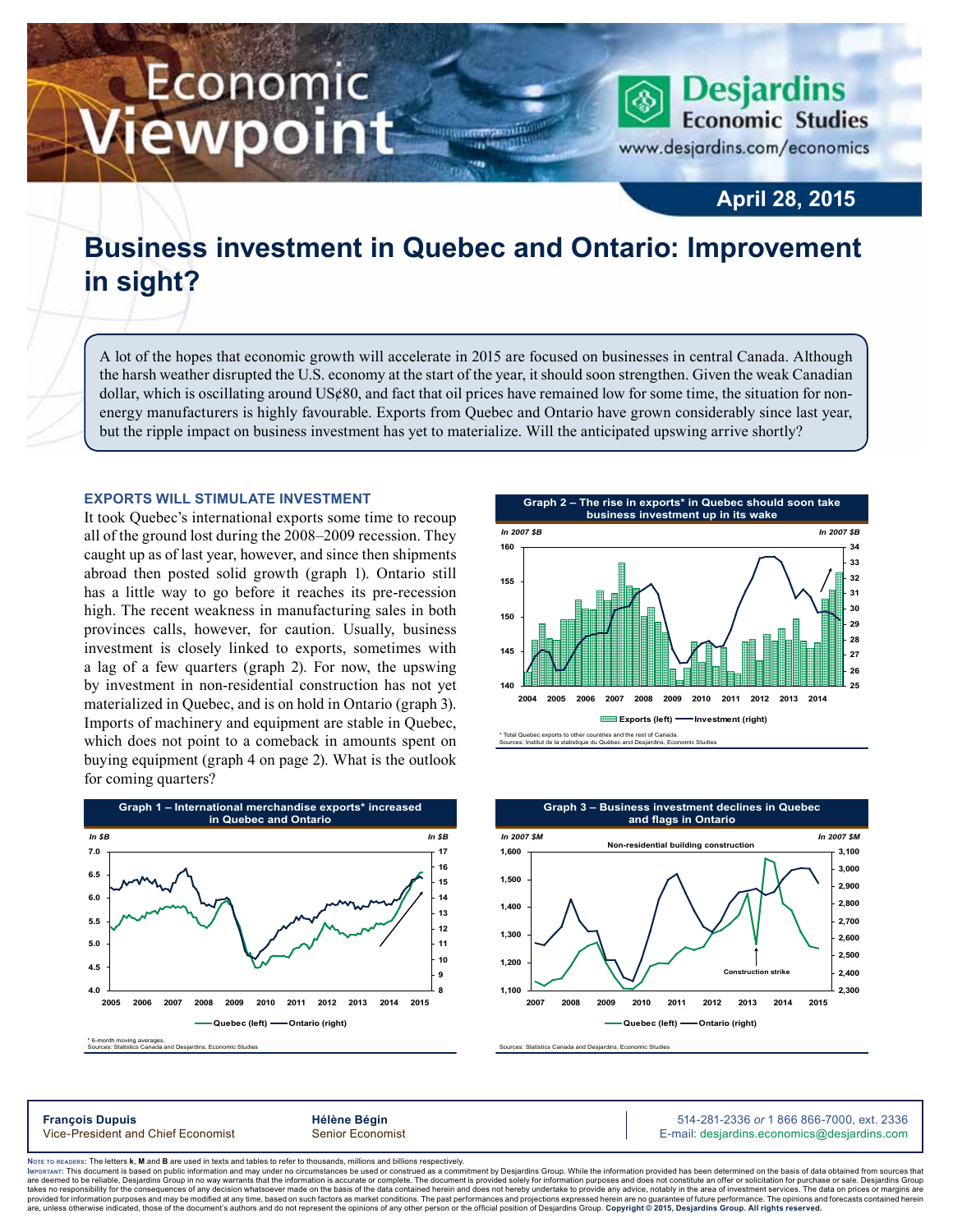





#### **Many uncertainties persist**

For investment intentions to become concrete, several conditions must be met. Firstly, businesses have to be in a good financial situation. If operating profits keep going up (graph 5), they could be a trigger. Business confidence in the outlook must be high enough for them to go into action. According to the Business Barometer™, the heads of Quebec small and mid-sized businesses (SME) are more confident, but the level remains fairly low (graph 6). In









SME: Small and mid-size businesses Sources: Canadian Federation of Independent Business and Desjardins, Economic Studies Ontario, although confidence is higher, the last few months have seen it trending down. The uncertainties around energy prices that are shaking Canada's economy, even prompting the Bank of Canada (BoC) to lower its key rates in January, are probably responsible for the climate of caution. The global economy's difficulties are probably another source of concern. The process of repairing the public finances in Quebec and Ontario may also influence how confident businesses are.

The movement by non-residential construction reflects businesses' will to construct new buildings or expand existing facilities. For now, businesses in the trade and industrial<sup>1</sup> sectors remain edgy in Quebec (graph 7). For commercial spaces, the outlook is mixed: the retail trade expansion phase has given way to consolidation, leading to the disappearance of some chains and the closing of less profitable points of sale. Construction of new retail surfaces should therefore be fairly subdued in 2015. The drive to revitalize existing malls will, however, continue to power investment in the commercial sector. New construction of office buildings should take a break in Quebec City and Montreal, as the addition of a few buildings has taken vacancy rates up a little. In the short term, we cannot look for an upswing in commercial investment in Quebec.



#### **Hope for the industrial sector**

The future looks more promising in the industrial sector. The strong U.S. economy, weak loonie and oil prices provide for a good context for exports. Several industries are now running close to maximum output capacity in Canada, particularly those with the biggest presence in Quebec and Ontario. Transportation equipment (94.1%),

<sup>&</sup>lt;sup>1</sup> In the Statistics Canada survey on investment in non-residential building construction, the industrial sector primarily includes manufacturing plants and warehouses, whereas the commercial sector is primarily made up of office buildings and spaces for merchants.